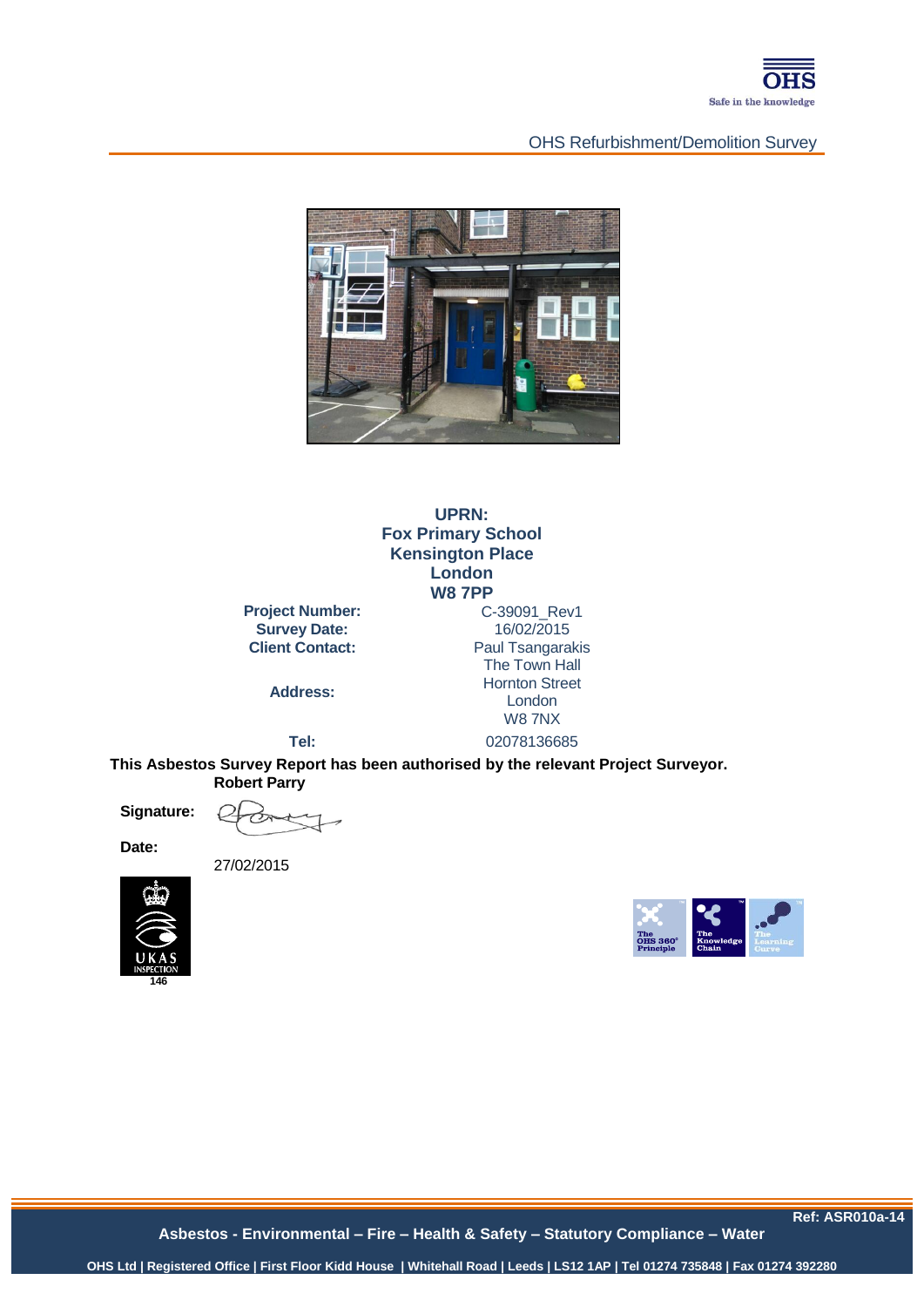

#### **CONTENTS**

- 1.0 Executive Summary
- 2.0 Introduction, Scope of Service
- 3.0 General Site and Survey Information
- 4.0 Asbestos Register (including Material Assessments)
- 5.0 Sampled Materials Not Containing Asbestos
- 6.0 Non Asbestos Items
- 7.0 Conclusions and Actions
- 8.0 Bulk Sample Analysis
- 9.0 Site Plan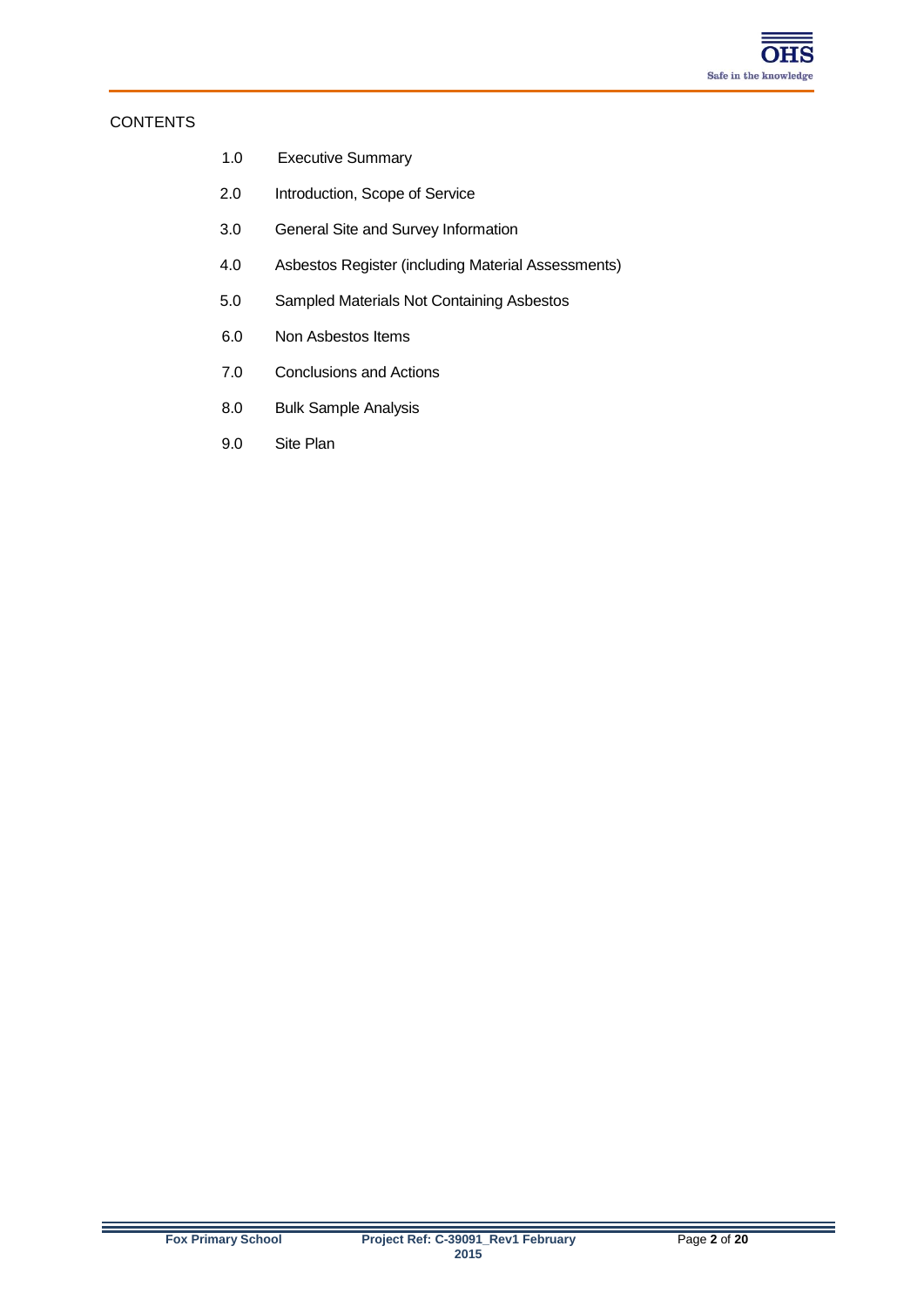## **1.0 EXECUTIVE SUMMARY**

This report is a Refurbishment/Demolition Survey of those areas of the premises instructed by the Client and identified on the plan enclosed in the report.

Detailed below are the Asbestos Containing Materials (ACM's) including presumed ACM's identified together with a 'risk' allocated by the surveyor at the time of the inspection based upon the material assessment.

| <b>High Risk</b>                                                        |  |              | ■ Material Assessment Score ≥10 |                 |                        |                    |  |
|-------------------------------------------------------------------------|--|--------------|---------------------------------|-----------------|------------------------|--------------------|--|
| <b>Building</b>                                                         |  | Floor   Area | Location                        | <b>Material</b> | <b>Recommendations</b> | <b>Action date</b> |  |
| No high risk materials were identified within the scope of this survey. |  |              |                                 |                 |                        |                    |  |

| <b>Medium Risk</b> |                                                                           |                      | Material Assessment Score 7-9 |                 |                        |                    |  |  |  |
|--------------------|---------------------------------------------------------------------------|----------------------|-------------------------------|-----------------|------------------------|--------------------|--|--|--|
| <b>Building</b>    |                                                                           | │ Floor │ Area │ │ │ | Location                      | <b>Material</b> | <b>Recommendations</b> | <b>Action date</b> |  |  |  |
|                    | No medium risk materials were identified within the scope of this survey. |                      |                               |                 |                        |                    |  |  |  |

| Low Risk                                                                    | Material Assessment Score 5-6                                          |      |                              |                 |                        |                    |  |  |  |  |
|-----------------------------------------------------------------------------|------------------------------------------------------------------------|------|------------------------------|-----------------|------------------------|--------------------|--|--|--|--|
| <b>Building</b>                                                             | <b>Floor</b>                                                           | Area | Location                     | <b>Material</b> | <b>Recommendations</b> | <b>Action date</b> |  |  |  |  |
|                                                                             | No low risk materials were identified within the scope of this survey. |      |                              |                 |                        |                    |  |  |  |  |
|                                                                             |                                                                        |      |                              |                 |                        |                    |  |  |  |  |
| <b>Very Low Risk</b>                                                        |                                                                        |      | Material Assessment Score ≤4 |                 |                        |                    |  |  |  |  |
| <b>Building</b>                                                             | <b>Floor</b>                                                           | Area | Location                     | <b>Material</b> | <b>Recommendations</b> | <b>Action date</b> |  |  |  |  |
| No very low risk materials were identified within the scope of this survey. |                                                                        |      |                              |                 |                        |                    |  |  |  |  |

| <b>No Access</b>   |              |      |                    |                               |                                  |
|--------------------|--------------|------|--------------------|-------------------------------|----------------------------------|
| <b>Building</b>    | <b>Floor</b> | Area | <b>Location</b>    | <b>Material</b>               | <b>Reason for No Access</b>      |
| Fox Primary School |              | 002  | WC.                | Floor Void - No<br>Access     | Unsafe access.                   |
| Fox Primary School | 0            | 004  | Cleaner's Cupboard | Room - No<br>Access           | Keys not available.              |
| Fox Primary School |              | 006  | Reception          | ∣Window Sills - No⊺<br>Access | Room occupied at time of survey. |

Until such time as limited/no access areas can be inspected and any suspect materials contained within have been sampled and analysed by a competent person, in accordance with HSG264, these areas should be presumed to contain asbestos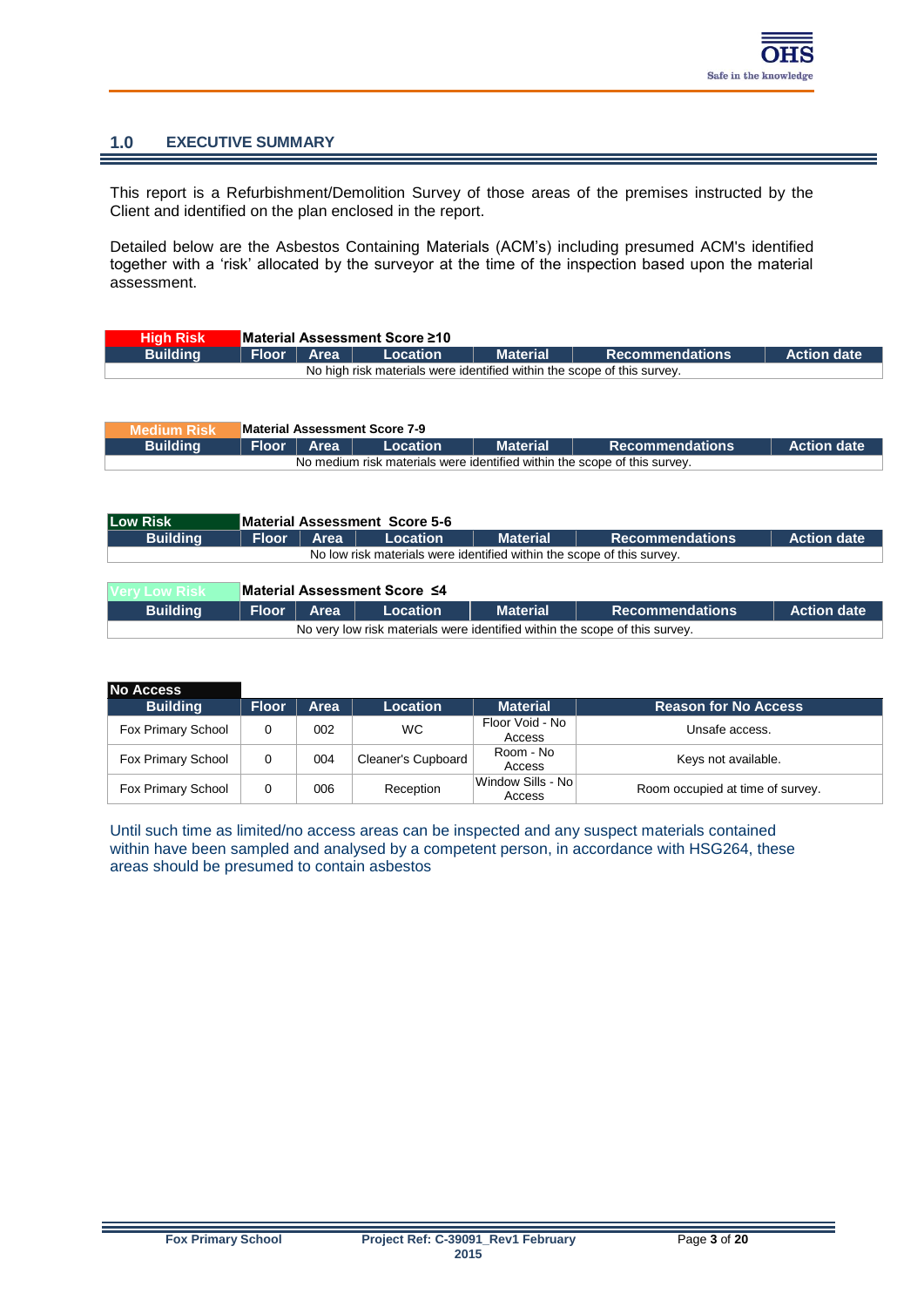## **2.0 INTRODUCTION, SCOPE OF SERVICE**

- 2.1 OHS Ltd were instructed to provide a Refurbishment/Demolition Survey of Fox Primary School. The object and purpose of the survey was to identify where as far as reasonably practical ACM's within the scope of the instructions received.
- 2.2 Where a project specific/intrusive survey is undertaken, it is important that the marked up plans are read in conjunction with the full report.
- 2.3 OHS Ltd requested details of the following ahead of the survey
	- Details of the buildings or parts of buildings to be surveyed and survey type(s).
	- Details of the building(s) use, age, size, processes, hazards and priority areas.
	- Plans, documents, reports and surveys on design, structure and construction.
	- Safety and security information, fire alarm testing, special clothing areas.
	- Access arrangements and permits.
	- Contracts for operational or health and safety issues.
- 2.4 This Asbestos Survey Report must be read in conjunction with OHS Ltd Asbestos Surveying and Methodology (Ref: ASR001). The OHS Ltd Terms and Conditions are available on our website www.ohs.co.uk.
- 2.5 It should be noted that the Asbestos Survey Report is not intended to be used as a Bill of Quantities for the removal of asbestos containing materials (ACMs) identified at the site and should be used as a reference document only when tendering. All quantities detailed within the Asbestos Survey Report are approximations and should be verified by a competent person.
- 2.6 This survey forms only part of the Duty to Manage Asbestos (Reg 4 Control of Asbestos Regulations 2012). Compliance can be achieved by following the OHS Knowledge Chain™
- 2.7 This report is intended for the recipient named only. This report is not to be relied upon by any 3<sup>rd</sup> Party. This report must be read in its entirety and is in conjunction with the Client's order and all associated correspondence.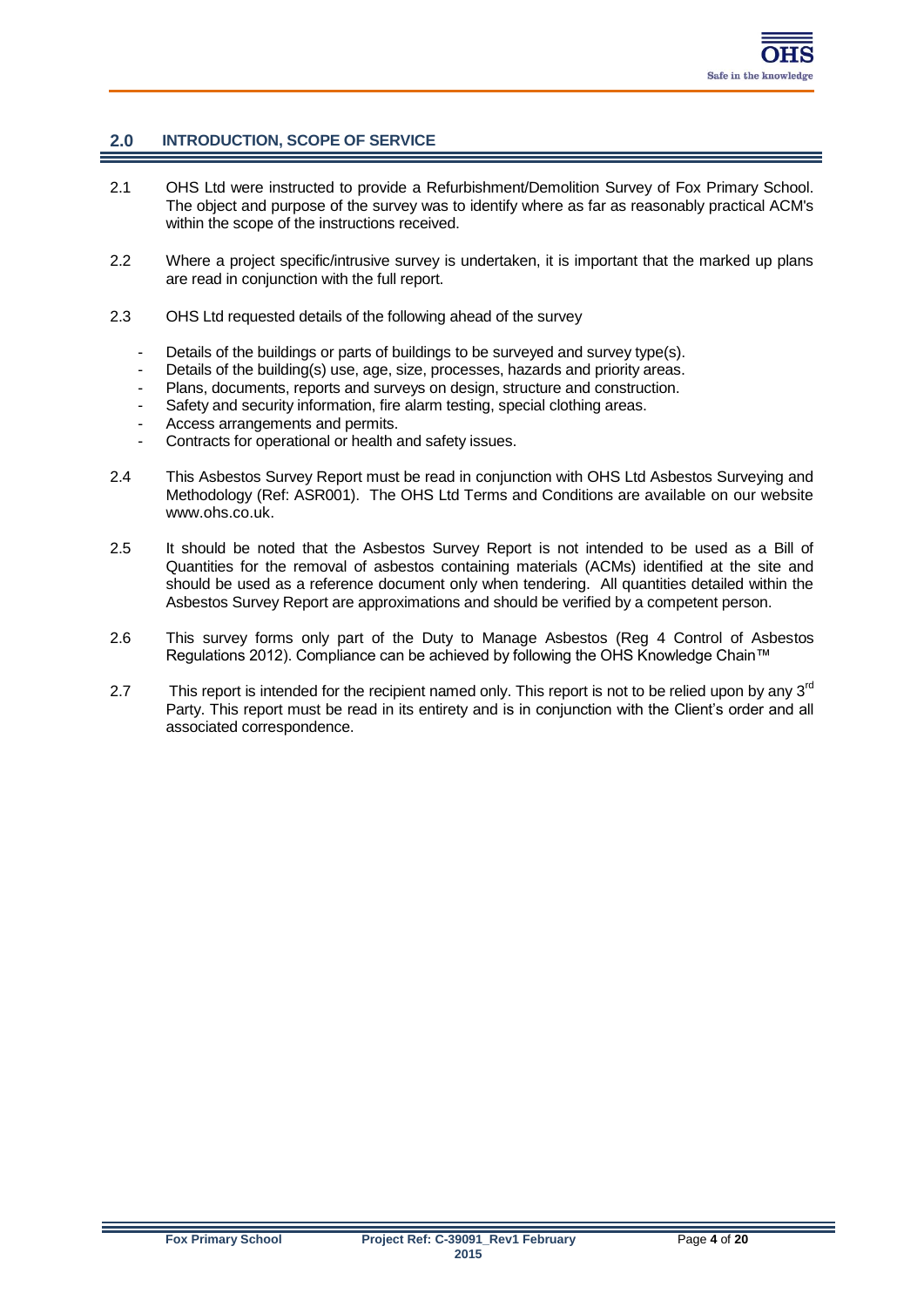

## **3.0 GENERAL SITE AND SURVEY INFORMATION**

#### **Surveying Organisation Details:**

OHS Limited First Floor, Kidd House Whitehall Road Leeds Ls12 1AP

#### **The Surveyor(s) names:** Robert Parry

#### **Client Details:**

Fox Primary School Paul Tsangarakis The Town Hall Hornton Street London W8 7NX

#### **The name and address of the premises surveyed:**

Fox Primary School Kensington Place London W8 7PP

#### **The age of the premises:**

**Approximate size of building/area:** (sq ft)

**Property Type:** Educational

**Site Status:** Operational

**The date of the survey:** 16/02/2015

**The date of the report:** 27/02/2015

**Description of the areas included in the survey:** Please refer to enclosed plan (section 9), clients instructions and/or ASR002

**Description of areas excluded from the survey:** Please refer to enclosed plan (section 9), clients instructions and/or ASR002

**Survey method used:** OHS ASR001 and HSG264

**The Type(s) of Survey undertaken:** Refurbishment/Demoltion Survey

**Any variation or deviations from the method:** Please refer to non-accessed areas (section 1).

**Agreed exclusions and inaccessible areas:** Please refer to non-accessed areas (section 1).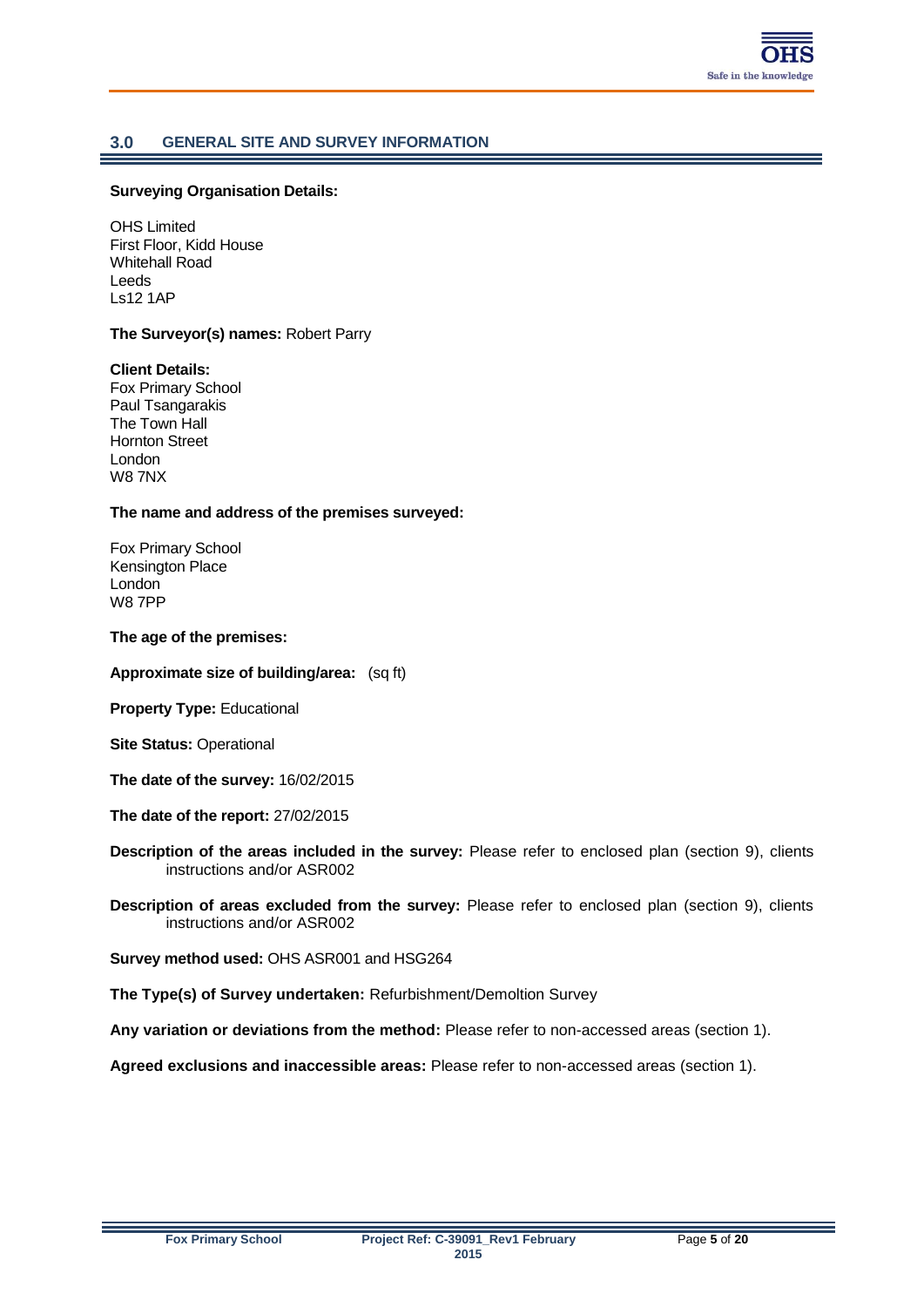

## **4.0 ASBESTOS REGISTER (including Material Assessment)**

| Location/Item                                                                 | <b>Type of Survey</b>                           | <b>Product Type</b> | <b>Extent</b>                          | <b>Accessibility</b> | <b>Condition</b> | <b>Surface</b><br><b>Treatment</b> | <b>Asbestos</b><br><b>Type</b> | Sample | <b>Material</b><br><b>Assessment Score</b> | Item | Perspective |
|-------------------------------------------------------------------------------|-------------------------------------------------|---------------------|----------------------------------------|----------------------|------------------|------------------------------------|--------------------------------|--------|--------------------------------------------|------|-------------|
| Fox Primary<br>WC - 002 - Floor<br>Void                                       | School - Floor 0 - Refurbishment/Dem<br>olition | No Access           |                                        | <b>Difficult</b>     | High<br>Damage   | No Access                          | Presumed<br>Asbestos           | N/A    | No Access                                  |      |             |
| Fox Primary<br>School - Floor 0 -<br>Cleaner's<br>Cupboard - 004 -<br>Room    | Refurbishment/Dem<br>olition                    | No Access           |                                        | <b>Difficult</b>     | High<br>Damage   | No Access                          | Presumed<br>Asbestos           | N/A    | No Access                                  |      |             |
| Fox Primary<br>School - Floor 0 -<br>Reception - 006 -<br><b>Window Sills</b> | Refurbishment/Dem<br>olition                    | No Access           | no access<br>below sills<br>throughout | <b>Difficult</b>     | High<br>Damage   | No Access                          | Presumed<br>Asbestos           | N/A    | No Access                                  |      | HHH         |

÷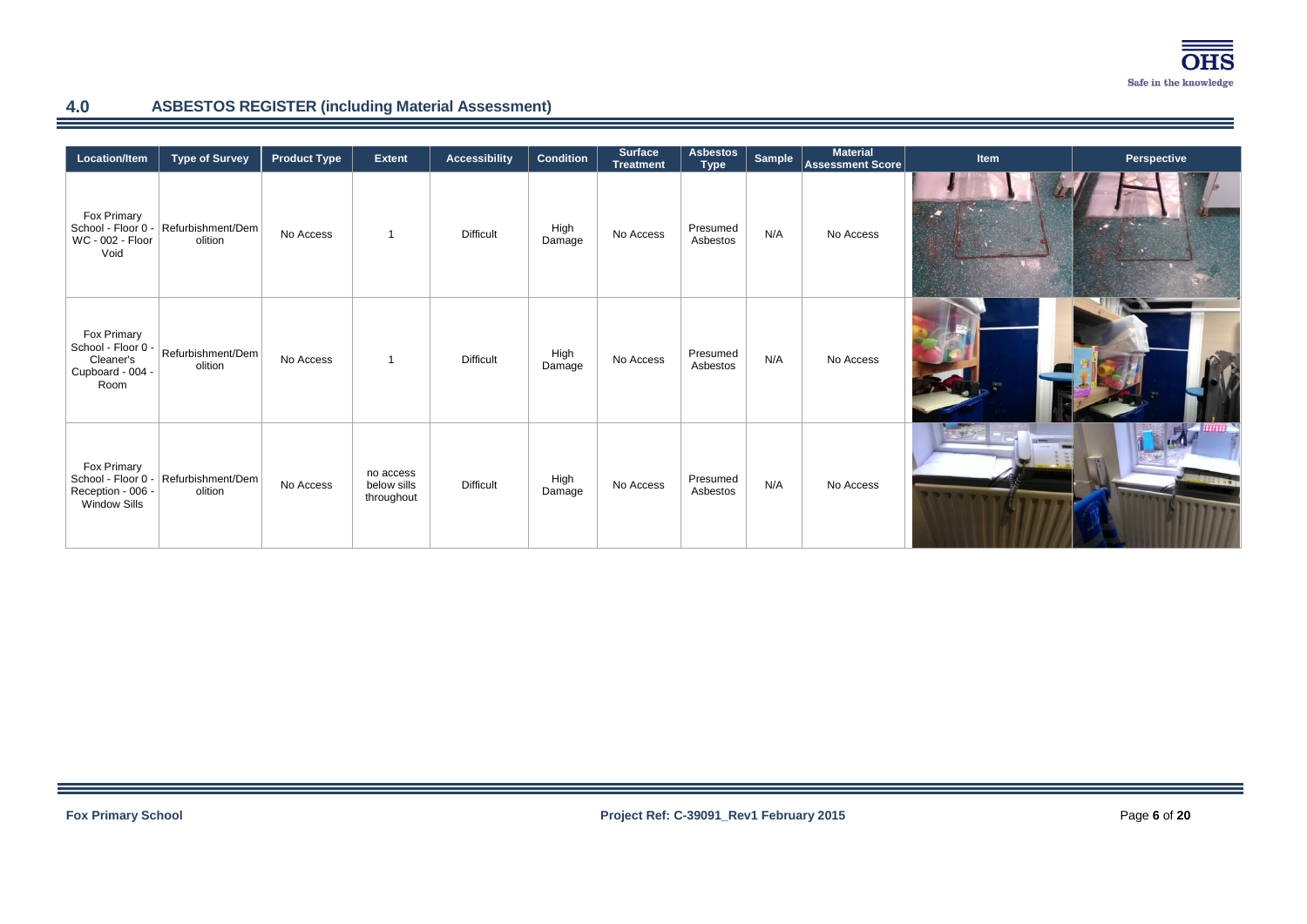

 $\equiv$ 

## **5.0 SAMPLED NON ASBESTOS MATERIALS**

| Location/Item                                                                  | Type of Survey               | <b>Product Type</b> | Extent            | <b>Accessibility</b> | <b>Asbestos</b><br><b>Type</b> | Sample | <b>Material</b><br>Assessment Score | Item | Perspective |
|--------------------------------------------------------------------------------|------------------------------|---------------------|-------------------|----------------------|--------------------------------|--------|-------------------------------------|------|-------------|
| Fox Primary School - Floor 0 - Lobby - 001 -<br>Adhesive                       | Refurbishment/D<br>emolition | Organic             | 10 <sup>m²</sup>  | <b>Difficult</b>     | <b>NAD</b>                     | 002    | No Asbestos<br>Detected             |      |             |
| Fox Primary School - Floor 0 - Lobby - 001 -<br>Floor Covering                 | Refurbishment/D<br>emolition | Organic             | 5 <sup>m²</sup>   | Easy                 | <b>NAD</b>                     | 001    | No Asbestos<br>Detected             |      |             |
| Fox Primary School - Floor 0 - Lobby - 001 - Refurbishment/D<br>Floor Covering | emolition                    | Organic             | 5m <sup>2</sup>   | Easy                 | <b>NAD</b>                     | 003    | No Asbestos<br>Detected             |      |             |
| Fox Primary School - Floor 0 - Lobby - 001 - Refurbishment/D<br>Skirting       | emolition                    | Organic             | $10 \, \text{Im}$ | Easy                 | <b>NAD</b>                     | 004    | No Asbestos<br>Detected             |      |             |

÷.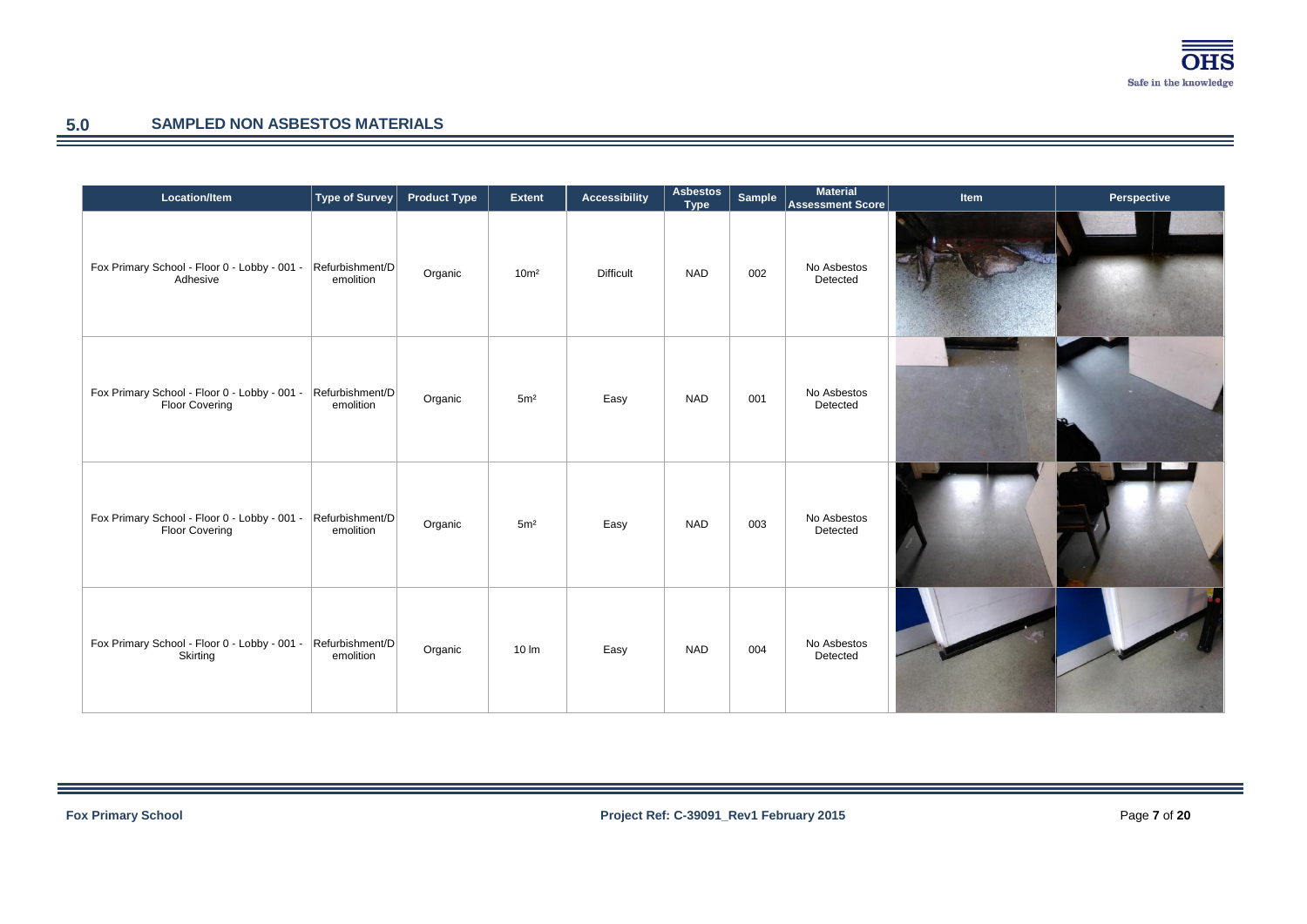

| Location/Item                                                      | <b>Type of Survey</b>        | <b>Product Type</b> | Extent              | <b>Accessibility</b> | <b>Asbestos</b><br><b>Type</b> | Sample | <b>Material</b><br><b>Assessment Score</b> | Item | Perspective |
|--------------------------------------------------------------------|------------------------------|---------------------|---------------------|----------------------|--------------------------------|--------|--------------------------------------------|------|-------------|
| Fox Primary School - Floor 0 - WC - 002 -<br><b>Floor Covering</b> | Refurbishment/D<br>emolition | Organic             | 16m <sup>2</sup>    | Easy                 | <b>NAD</b>                     | 005    | No Asbestos<br>Detected                    |      |             |
| Fox Primary School - Floor 0 - WC - 002 -<br>Floor Screed          | Refurbishment/D<br>emolition | Organic             | 16m <sup>2</sup>    | <b>Difficult</b>     | <b>NAD</b>                     | 006    | No Asbestos<br>Detected                    |      |             |
| Fox Primary School - Floor 0 - WC - 002 -<br>Insulation            | Refurbishment/D<br>emolition | Organic             | 16m <sup>2</sup>    | <b>Difficult</b>     | <b>NAD</b>                     | 007    | No Asbestos<br>Detected                    |      |             |
| Fox Primary School - Floor 0 - WC - 002 -<br>Skylight              | Refurbishment/D<br>emolition | Organic             | 5 lm window<br>seal | <b>Difficult</b>     | <b>NAD</b>                     | 008    | No Asbestos<br>Detected                    |      |             |

<u> Espainia</u>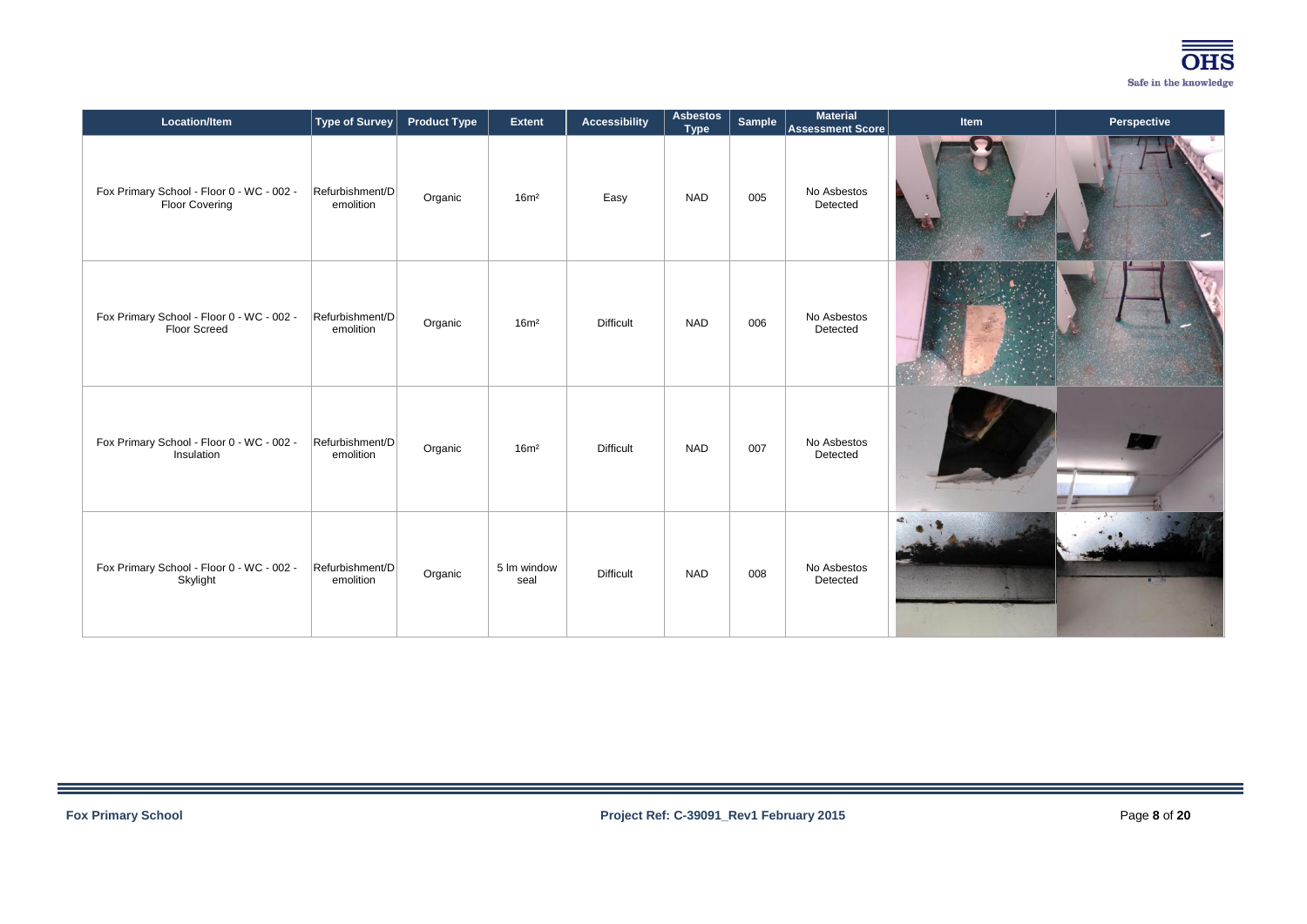

| Location/Item                                                               | <b>Type of Survey</b>        | <b>Product Type</b> | <b>Extent</b>    | <b>Accessibility</b> | <b>Asbestos</b><br><b>Type</b> | Sample                         | <b>Material</b><br>Assessment Score | Item                          | Perspective       |
|-----------------------------------------------------------------------------|------------------------------|---------------------|------------------|----------------------|--------------------------------|--------------------------------|-------------------------------------|-------------------------------|-------------------|
| Fox Primary School - Floor 0 - Stock Room -<br>003 - Floor Covering         | Refurbishment/D<br>emolition | Organic             | 24m <sup>2</sup> | Easy                 | <b>NAD</b>                     | 009                            | No Asbestos<br>Detected             |                               |                   |
| Fox Primary School - Floor 0 - Reception -<br>006 - Insulation              | Refurbishment/D<br>emolition | Organic             | 25m <sup>2</sup> | <b>Difficult</b>     | <b>NAD</b>                     | 012                            | No Asbestos<br>Detected             | $\mathbb{Z}$<br>$\frac{1}{2}$ |                   |
| Fox Primary School - Floor 0 - Reception -<br>006 - Ceiling Tiles           | Refurbishment/D<br>emolition | Organic             | 25m <sup>2</sup> | <b>Difficult</b>     | <b>NAD</b>                     | 013                            | No Asbestos<br>Detected             |                               | $\tau$ and $\tau$ |
| Fox Primary School - Floor 0 - Office - 007 - Refurbishment/D<br>Insulation | emolition                    | Organic             | 16m <sup>2</sup> | <b>Difficult</b>     | <b>NAD</b>                     | 012<br>(Visually<br>Consistent | No Asbestos<br>Detected             |                               |                   |

<u> Espainia</u>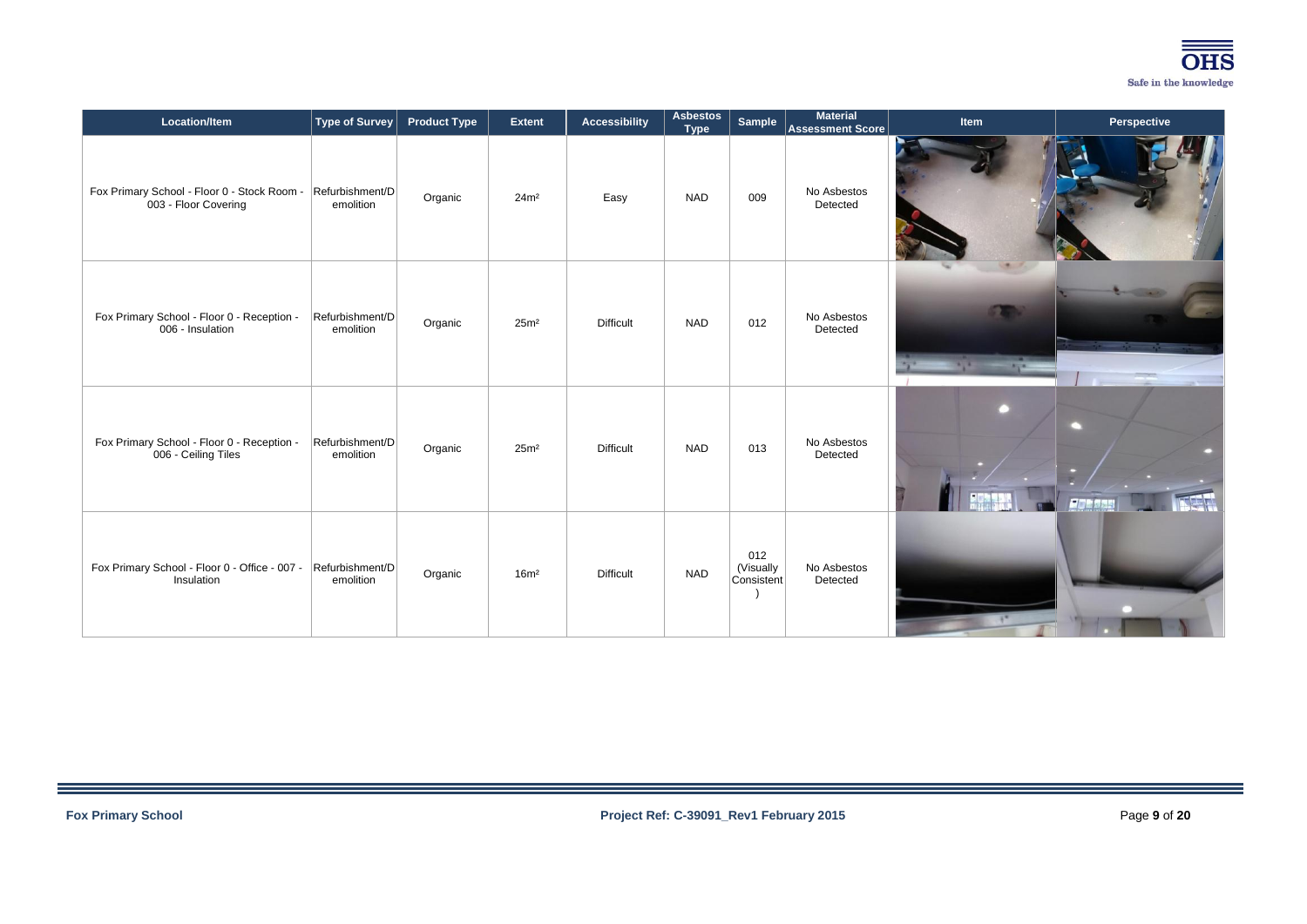

| Location/Item                                                                  | Type of Survey               | <b>Product Type</b> | <b>Extent</b>    | <b>Accessibility</b> | <b>Asbestos</b><br><b>Type</b> | Sample                         | <b>Material</b><br>Assessment Score | Item | Perspective |
|--------------------------------------------------------------------------------|------------------------------|---------------------|------------------|----------------------|--------------------------------|--------------------------------|-------------------------------------|------|-------------|
| Fox Primary School - Floor 0 - Office - 007 -<br><b>Ceiling Tiles</b>          | Refurbishment/D<br>emolition | Organic             | 12m <sup>2</sup> | <b>Difficult</b>     | <b>NAD</b>                     | 013<br>(Visually<br>Consistent | No Asbestos<br>Detected             |      |             |
| Fox Primary School - Floor 0 - Lobby - 009 -<br>Insulation                     | Refurbishment/D<br>emolition | Organic             | 6m <sup>2</sup>  | <b>Difficult</b>     | <b>NAD</b>                     | 012<br>(Visually<br>Consistent | No Asbestos<br>Detected             |      | 四位          |
| Fox Primary School - Floor 1 - Roof Void - 011 Refurbishment/D<br>- Insulation | emolition                    | Organic             | 30 <sup>m²</sup> | <b>Difficult</b>     | <b>NAD</b>                     | 012<br>(Visually<br>Consistent | No Asbestos<br>Detected             |      |             |
| Fox Primary School - Floor 1 - Staff Room -<br>013 - Sink Pad                  | Refurbishment/D<br>emolition | Organic             | 2 items          | <b>Difficult</b>     | <b>NAD</b>                     | 014                            | No Asbestos<br>Detected             |      |             |

<u> Espainia</u>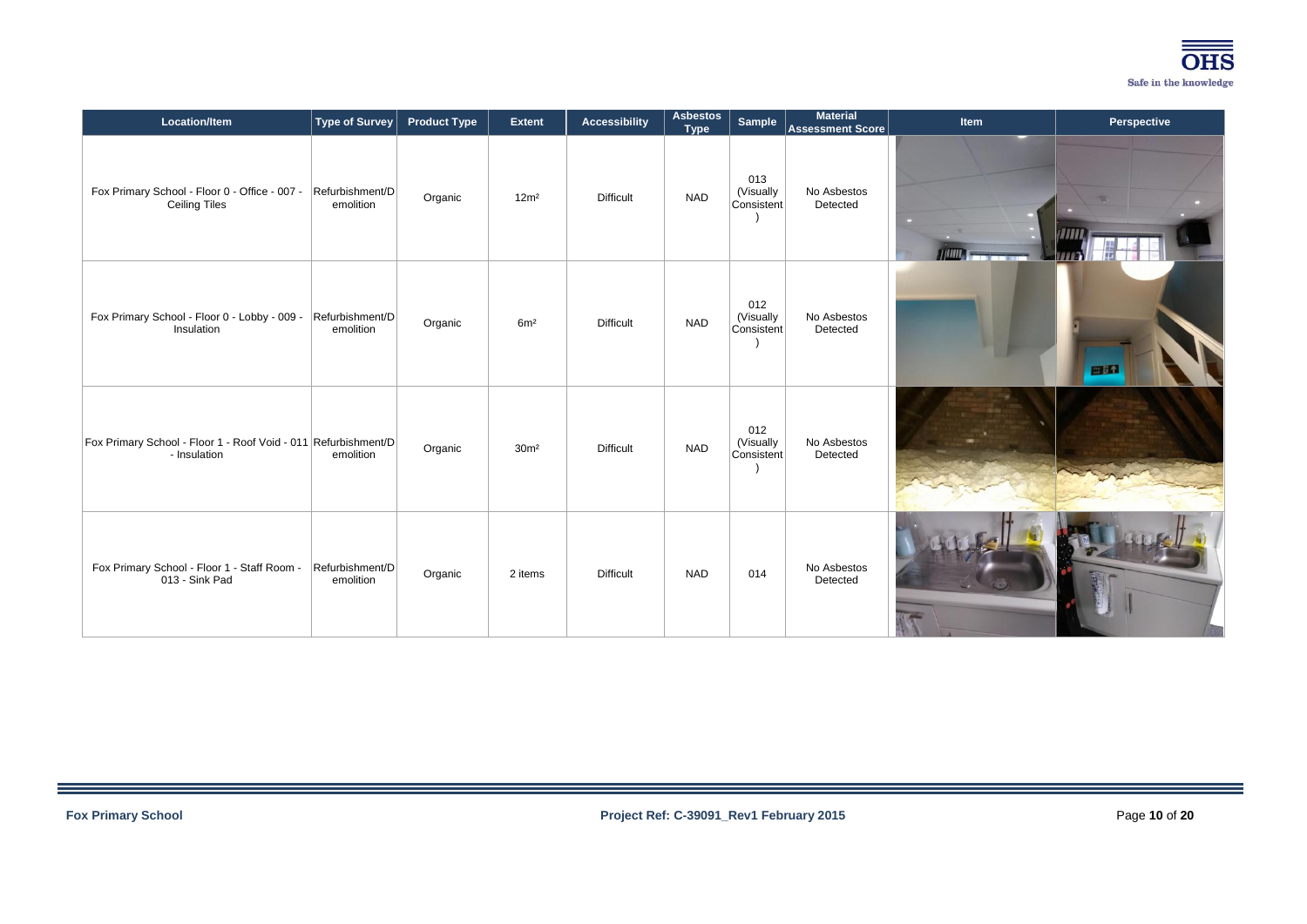

| Location/Item                                                                     | Type of Survey | <b>Product Type</b> | <b>Extent</b>    | <b>Accessibility</b> | <b>Asbestos</b><br>Type | Sample | <b>Material</b><br>Assessment Score | <b>Item</b> | Perspective |
|-----------------------------------------------------------------------------------|----------------|---------------------|------------------|----------------------|-------------------------|--------|-------------------------------------|-------------|-------------|
| Fox Primary School - Floor 99 - External - 501   Refurbishment/D  <br>- Window    | emolition      | Organic             | throughout       | <b>Difficult</b>     | NAD                     | 011    | No Asbestos<br>Detected             |             |             |
| Fox Primary School - Floor 99 - Toilet Block - Refurbishment/D<br>502 - Roof Felt | emolition      | Organic             | 50 <sup>m²</sup> | <b>Difficult</b>     | <b>NAD</b>              | 010    | No Asbestos<br>Detected             |             |             |

<u> Terminal de la p</u>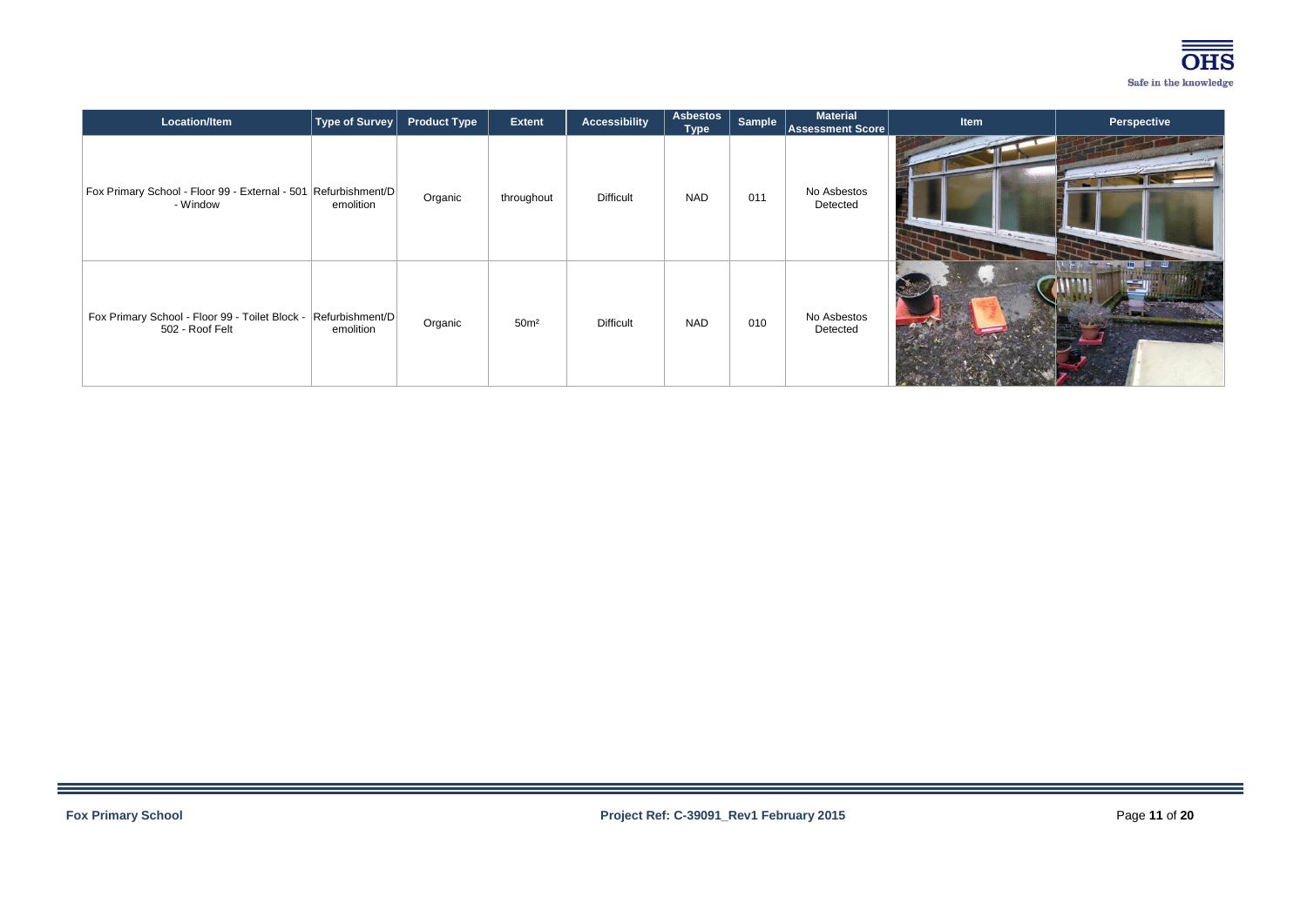These items have been surveyed by OHS Ltd for the survey type stated and they are not suspected to be ACMs.

| <b>Building</b>    | <b>Location</b>      | Item                  | <b>Material Type</b>     | <b>Survey Type</b>             |
|--------------------|----------------------|-----------------------|--------------------------|--------------------------------|
| Fox Primary School | 0 - Lobby - 001      | Ceiling               | Concrete                 | Refurbishment/<br>Demolition   |
| Fox Primary School | 0 - Lobby - 001      | Walls                 | <b>Brick Block Walls</b> | Refurbishment/<br>Demolition   |
| Fox Primary School | 0 - Lobby - 001      | <b>Wall Panel</b>     | Timber                   | Refurbishment/<br>Demolition   |
| Fox Primary School | 0 - Lobby - 001      | Floor                 | Concrete                 | Refurbishment/<br>Demolition   |
| Fox Primary School | 0 - Lobby - 001      | Door and Frame        | Timber                   | Refurbishment/<br>Demolition   |
| Fox Primary School | 0 - Lobby - 001      | Boxing                | Timber                   | Refurbishment/<br>Demolition   |
| Fox Primary School | 0 - Lobby - 001      | Pipe Work             | Metal                    | Refurbishment/<br>Demolition   |
| Fox Primary School | 0 - Lobby - 001      | Adhesive              | Organic                  | Refurbishment/<br>Demolition   |
| Fox Primary School | 0 - Lobby - 001      | <b>Floor Covering</b> | Organic                  | Refurbishment/                 |
| Fox Primary School | 0 - Lobby - 001      | <b>Floor Covering</b> | Organic                  | Demolition<br>Refurbishment/   |
| Fox Primary School | 0 - Lobby - 001      | Skirting              | Organic                  | Demolition<br>Refurbishment/   |
| Fox Primary School | $0 - WC - 002$       | <b>Floor Covering</b> | Organic                  | Demolition<br>Refurbishment/   |
| Fox Primary School | $0 - WC - 002$       | <b>Floor Screed</b>   | Organic                  | Demolition<br>Refurbishment/   |
| Fox Primary School | $0 - WC - 002$       | Insulation            | Organic                  | Demolition<br>Refurbishment/   |
| Fox Primary School | $0 - WC - 002$       | Skylight              | Organic                  | Demolition<br>Refurbishment/   |
| Fox Primary School | $0 - WC - 002$       | Ceiling               | Plasterboard             | Demolition<br>Refurbishment/De |
| Fox Primary School | $0 - WC - 002$       | Walls                 | <b>Brick Block Walls</b> | molition<br>Refurbishment/     |
| Fox Primary School | $0 - WC - 002$       | Walls                 | Plasterboard             | Demolition<br>Refurbishment/   |
| Fox Primary School | $0 - WC - 002$       | Floor                 | Concrete                 | Demolition<br>Refurbishment/   |
| Fox Primary School | $0 - WC - 002$       | Door and Frame        | Timber                   | Demolition<br>Refurbishment/   |
|                    |                      | Boxing                | Timber                   | Demolition<br>Refurbishment/   |
| Fox Primary School | $0 - WC - 002$       | Pipe Work             | Non Asbestos             | Demolition<br>Refurbishment/   |
| Fox Primary School | $0 - WC - 002$       | Window                | Metal                    | Demolition<br>Refurbishment/   |
| Fox Primary School | $0 - WC - 002$       |                       |                          | Demolition                     |
| Fox Primary School | 0 - Stock Room - 003 | Ceiling               | Concrete                 | Refurbishment/<br>Demolition   |
| Fox Primary School | 0 - Stock Room - 003 | Walls                 | <b>Brick Block Walls</b> | Refurbishment/<br>Demolition   |
| Fox Primary School | 0 - Stock Room - 003 | <b>Floor Tiles</b>    | Stone/Ceramic Tiles      | Refurbishment/<br>Demolition   |
| Fox Primary School | 0 - Stock Room - 003 | Floor                 | Concrete                 | Refurbishment/<br>Demolition   |
| Fox Primary School | 0 - Stock Room - 003 | Door and Frame        | Timber                   | Refurbishment/<br>Demolition   |
| Fox Primary School | 0 - Stock Room - 003 | Boxing                | Plasterboard             | Refurbishment/<br>Demolition   |
| Fox Primary School | 0 - Stock Room - 003 | Pipe Work             | Non Asbestos             | Refurbishment/<br>Demolition   |
| Fox Primary School | 0 - Stock Room - 003 | Skylight              | Non Asbestos             | Refurbishment/<br>Demolition   |

Ξ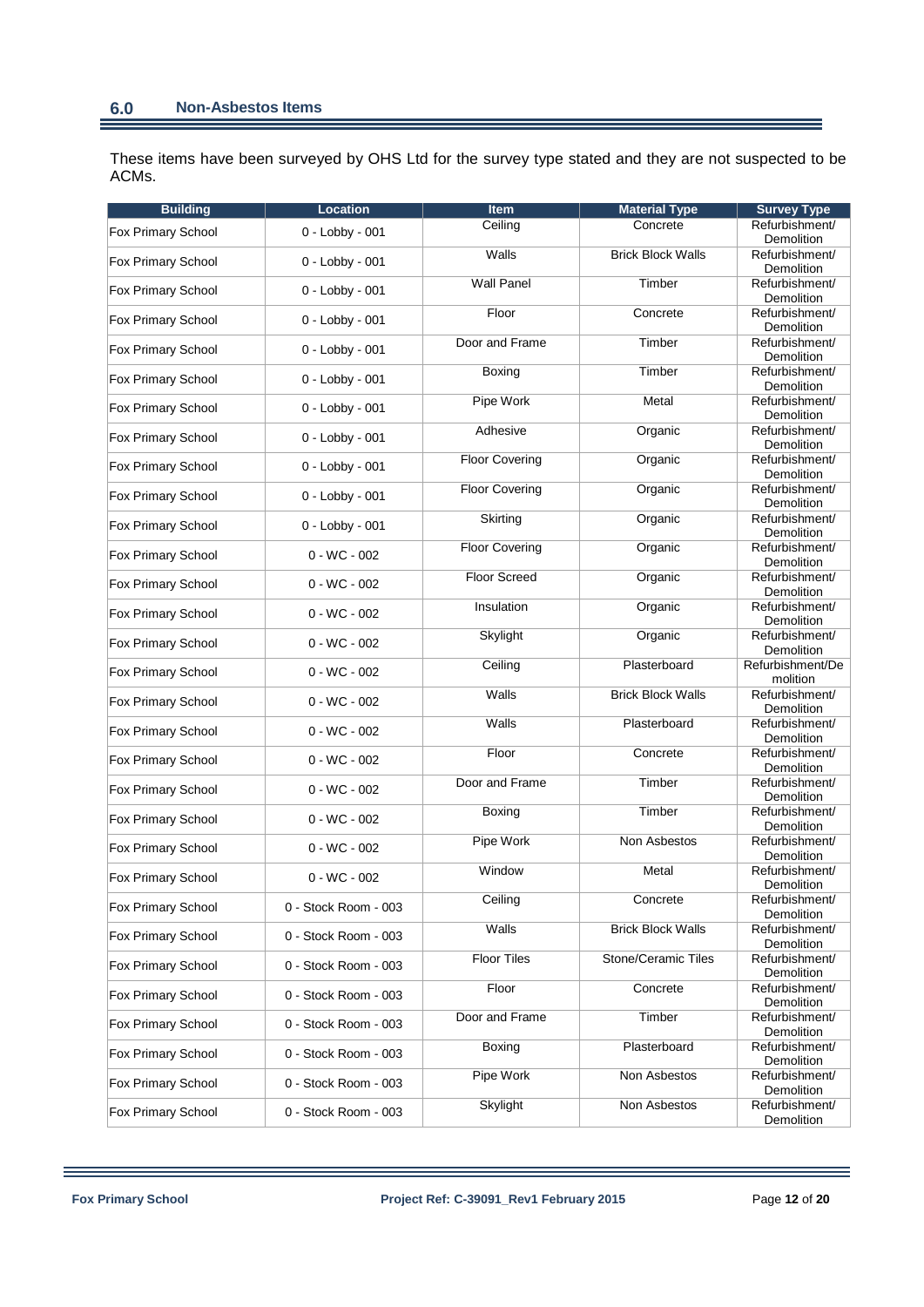| <b>Building</b>           | <b>Location</b>      | <b>Item</b>           | <b>Material Type</b>     | <b>Survey Type</b>                  |
|---------------------------|----------------------|-----------------------|--------------------------|-------------------------------------|
| Fox Primary School        | 0 - Stock Room - 003 | <b>Floor Covering</b> | Organic                  | Refurbishment/<br>Demolition        |
| <b>Fox Primary School</b> | 0 - Shed - 005       | Ceiling               | Timber                   | Refurbishment/<br>Demolition        |
| Fox Primary School        | 0 - Shed - 005       | Walls                 | Timber                   | Refurbishment/<br>Demolition        |
| Fox Primary School        | 0 - Shed - 005       | Door and Frame        | Timber                   | Refurbishment/<br>Demolition        |
| <b>Fox Primary School</b> | 0 - Reception - 006  | Insulation            | Organic                  | Refurbishment/<br>Demolition        |
| <b>Fox Primary School</b> | 0 - Reception - 006  | <b>Ceiling Tiles</b>  | Organic                  | Refurbishment/<br><b>Demolition</b> |
| <b>Fox Primary School</b> | 0 - Reception - 006  | Ceiling               | Plasterboard             | Refurbishment/<br>Demolition        |
| <b>Fox Primary School</b> | 0 - Reception - 006  | Walls                 | <b>Brick Block Walls</b> | Refurbishment/<br>Demolition        |
| Fox Primary School        | 0 - Reception - 006  | <b>Floor Covering</b> | Timber                   | Refurbishment/<br>Demolition        |
| Fox Primary School        | 0 - Reception - 006  | Floor                 | Concrete                 | Refurbishment/<br>Demolition        |
| <b>Fox Primary School</b> | 0 - Reception - 006  | Door and Frame        | Metal                    | Refurbishment/<br>Demolition        |
| <b>Fox Primary School</b> | 0 - Reception - 006  | Window                | Metal                    | Refurbishment/<br><b>Demolition</b> |
| <b>Fox Primary School</b> | 0 - Reception - 006  | Boxing                | Timber                   | Refurbishment/<br>Demolition        |
| Fox Primary School        | 0 - Office - 007     | Insulation            | Organic                  | Refurbishment/<br>Demolition        |
| Fox Primary School        | 0 - Office - 007     | <b>Ceiling Tiles</b>  | Organic                  | Refurbishment/<br>Demolition        |
| <b>Fox Primary School</b> | 0 - Office - 007     | Ceiling               | Plasterboard             | Refurbishment/<br>Demolition        |
| Fox Primary School        | 0 - Office - 007     | Walls                 | <b>Brick Block Walls</b> | Refurbishment/<br><b>Demolition</b> |
| <b>Fox Primary School</b> | 0 - Office - 007     | <b>Floor Covering</b> | Timber                   | Refurbishment/<br>Demolition        |
| Fox Primary School        | 0 - Office - 007     | Floor                 | Concrete                 | Refurbishment/<br>Demolition        |
| Fox Primary School        | 0 - Office - 007     | Door and Frame        | Timber                   | Refurbishment/<br>Demolition        |
| <b>Fox Primary School</b> | 0 - Office - 007     | Window                | Metal                    | Refurbishment/<br>Demolition        |
| Fox Primary School        | 0 - Store Room - 008 | Ceiling               | Plasterboard             | Refurbishment/<br>Demolition        |
| Fox Primary School        | 0 - Store Room - 008 | Walls                 | <b>Brick Block Walls</b> | Refurbishment/<br>Demolition        |
| Fox Primary School        | 0 - Store Room - 008 | <b>Floor Covering</b> | Non Asbestos             | Refurbishment/<br>Demolition        |
| Fox Primary School        | 0 - Store Room - 008 | Floor                 | Timber                   | Refurbishment/<br><b>Demolition</b> |
| Fox Primary School        | 0 - Store Room - 008 | Door and Frame        | Timber                   | Refurbishment/<br>Demolition        |
| <b>Fox Primary School</b> | 0 - Store Room - 008 | Window                | Metal                    | Refurbishment/<br>Demolition        |
| Fox Primary School        | 0 - Lobby - 009      | Insulation            | Organic                  | Refurbishment/<br><b>Demolition</b> |
| Fox Primary School        | 0 - Lobby - 009      | Ceiling               | Plasterboard             | Refurbishment/<br>Demolition        |
| Fox Primary School        | 0 - Lobby - 009      | Walls                 | <b>Brick Block Walls</b> | Refurbishment/<br>Demolition        |
| Fox Primary School        | 0 - Lobby - 009      | <b>Floor Covering</b> | Non Asbestos             | Refurbishment/<br>Demolition        |
| <b>Fox Primary School</b> | 0 - Lobby - 009      | Floor                 | Concrete                 | Refurbishment/<br>Demolition        |
| <b>Fox Primary School</b> | 0 - Lobby - 009      | Door and Frame        | Timber                   | Refurbishment/<br>Demolition        |
| Fox Primary School        | 0 - Lobby - 009      | <b>Stair Nosing</b>   | Non Asbestos             | Refurbishment/<br>Demolition        |
| Fox Primary School        | 0 - Cupboard - 010   | Ceiling               | Timber                   | Refurbishment/<br>Demolition        |
|                           |                      |                       |                          |                                     |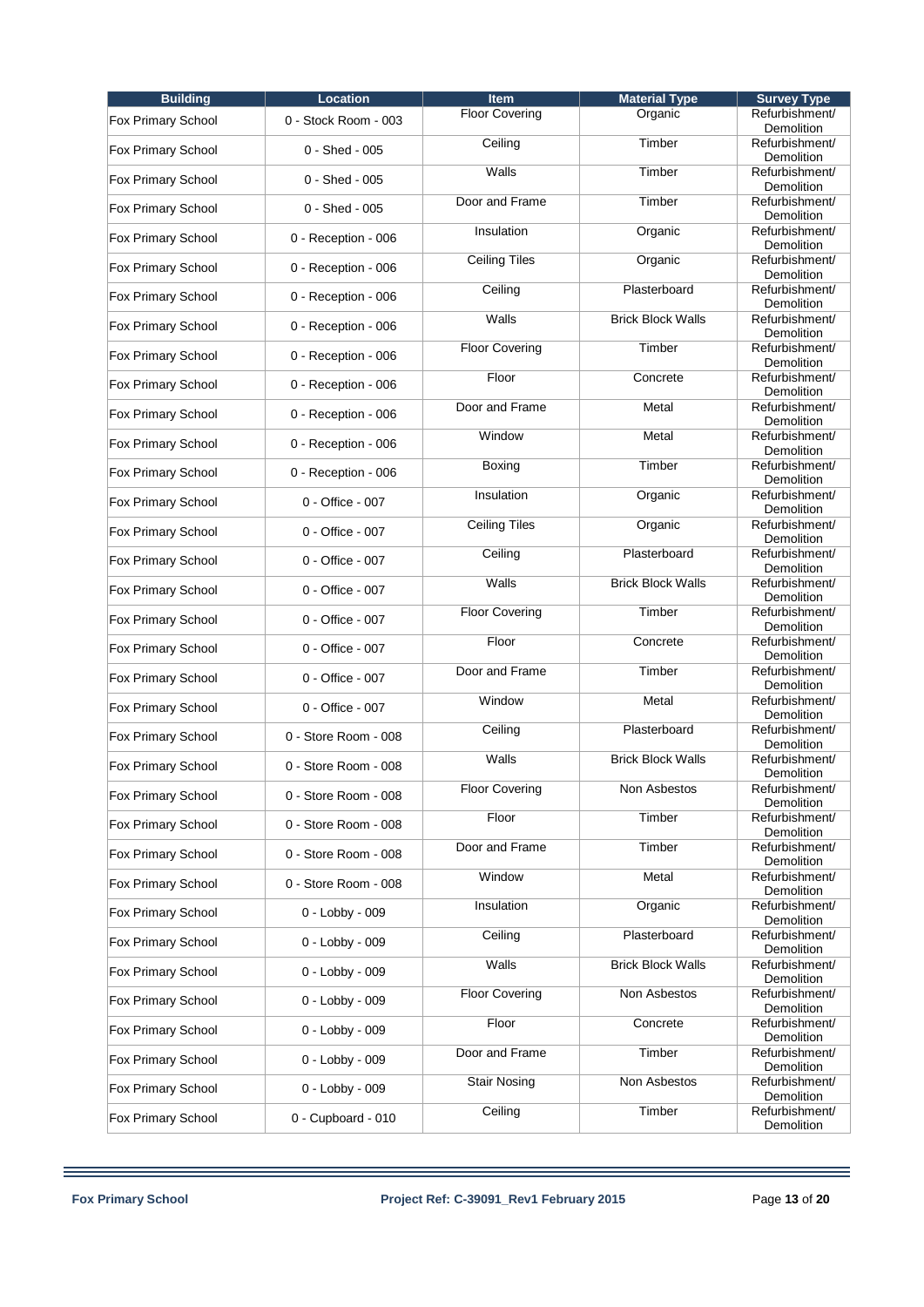| <b>Building</b>           | <b>Location</b>       | <b>Item</b>           | <b>Material Type</b>     | <b>Survey Type</b>                  |
|---------------------------|-----------------------|-----------------------|--------------------------|-------------------------------------|
| Fox Primary School        | 0 - Cupboard - 010    | Walls                 | <b>Brick Block Walls</b> | Refurbishment/<br>Demolition        |
| Fox Primary School        | 0 - Cupboard - 010    | Floor                 | Concrete                 | Refurbishment/<br>Demolition        |
| Fox Primary School        | 0 - Cupboard - 010    | Door and Frame        | Timber                   | Refurbishment/<br>Demolition        |
| Fox Primary School        | 1 - Roof Void - 011   | Insulation            | Organic                  | Refurbishment/<br>Demolition        |
| <b>Fox Primary School</b> | 1 - Roof Void - 011   | Roof Felt             | Non Asbestos             | Refurbishment/<br>Demolition        |
| Fox Primary School        | 1 - Roof Void - 011   | Walls                 | <b>Brick Block Walls</b> | Refurbishment/<br><b>Demolition</b> |
| <b>Fox Primary School</b> | 1 - Roof Void - 011   | <b>Beams</b>          | Timber                   | Refurbishment/<br>Demolition        |
| Fox Primary School        | 1 - Roof Void - 011   | <b>Water Tank</b>     | Metal                    | Refurbishment/<br>Demolition        |
| Fox Primary School        | 1 - Roof Void - 011   | Hatch                 | Timber                   | Refurbishment/<br>Demolition        |
| Fox Primary School        | 1 - Classroom - 012   | Ceiling               | Plasterboard             | Refurbishment/<br>Demolition        |
| Fox Primary School        | 1 - Classroom - 012   | Walls                 | <b>Brick Block Walls</b> | Refurbishment/<br>Demolition        |
| <b>Fox Primary School</b> | 1 - Classroom - 012   | Walls                 | Plasterboard             | Refurbishment/<br>Demolition        |
| <b>Fox Primary School</b> | 1 - Classroom - 012   | Floor                 | Timber                   | Refurbishment/<br>Demolition        |
| Fox Primary School        | 1 - Classroom - 012   | Door and Frame        | Timber                   | Refurbishment/<br>Demolition        |
| Fox Primary School        | 1 - Classroom - 012   | Window                | Metal                    | Refurbishment/<br>Demolition        |
| <b>Fox Primary School</b> | 1 - Classroom - 012   | Boxing                | Plasterboard             | Refurbishment/<br>Demolition        |
| Fox Primary School        | 1 - Staff Room - 013  | Ceiling               | Plasterboard             | Refurbishment/<br>Demolition        |
| <b>Fox Primary School</b> | 1 - Staff Room - 013  | Walls                 | <b>Brick Block Walls</b> | Refurbishment/<br>Demolition        |
| Fox Primary School        | 1 - Staff Room - 013  | Walls                 | Plasterboard             | Refurbishment/<br>Demolition        |
| Fox Primary School        | 1 - Staff Room - 013  | Floor                 | Timber                   | Refurbishment/<br>Demolition        |
| Fox Primary School        | 1 - Staff Room - 013  | Door and Frame        | Timber                   | Refurbishment/<br>Demolition        |
| Fox Primary School        | 1 - Staff Room - 013  | Window                | Metal                    | Refurbishment/<br>Demolition        |
| Fox Primary School        | 1 - Staff Room - 013  | Sink Pad              | Organic                  | Refurbishment/<br>Demolition        |
| Fox Primary School        | 1 - Shower Room - 014 | Ceiling               | Plasterboard             | Refurbishment/<br>Demolition        |
| Fox Primary School        | 1 - Shower Room - 014 | Walls                 | <b>Brick Block Walls</b> | Refurbishment/<br>Demolition        |
| Fox Primary School        | 1 - Shower Room - 014 | Walls                 | Plasterboard             | Refurbishment/<br>Demolition        |
| <b>Fox Primary School</b> | 1 - Shower Room - 014 | Floor                 | Timber                   | Refurbishment/<br>Demolition        |
| Fox Primary School        | 1 - Shower Room - 014 | Door and Frame        | Timber                   | Refurbishment/<br>Demolition        |
| Fox Primary School        | 1 - Shower Room - 014 | <b>Toilet Cistern</b> | Organic                  | Refurbishment/<br>Demolition        |
| Fox Primary School        | 1 - Shower Room - 014 | Boxing                | Plasterboard             | Refurbishment/<br>Demolition        |
| Fox Primary School        | 1 - Stairwell - 015   | Ceiling               | Plasterboard             | Refurbishment/<br>Demolition        |
| Fox Primary School        | 1 - Stairwell - 015   | Walls                 | <b>Brick Block Walls</b> | Refurbishment/<br>Demolition        |
| <b>Fox Primary School</b> | 1 - Stairwell - 015   | Walls                 | Plasterboard             | Refurbishment/<br>Demolition        |
| Fox Primary School        | 1 - Stairwell - 015   | Floor                 | Timber                   | Refurbishment/<br>Demolition        |
| Fox Primary School        | 1 - Stairwell - 015   | Door and Frame        | Timber                   | Refurbishment/<br>Demolition        |
|                           |                       |                       |                          |                                     |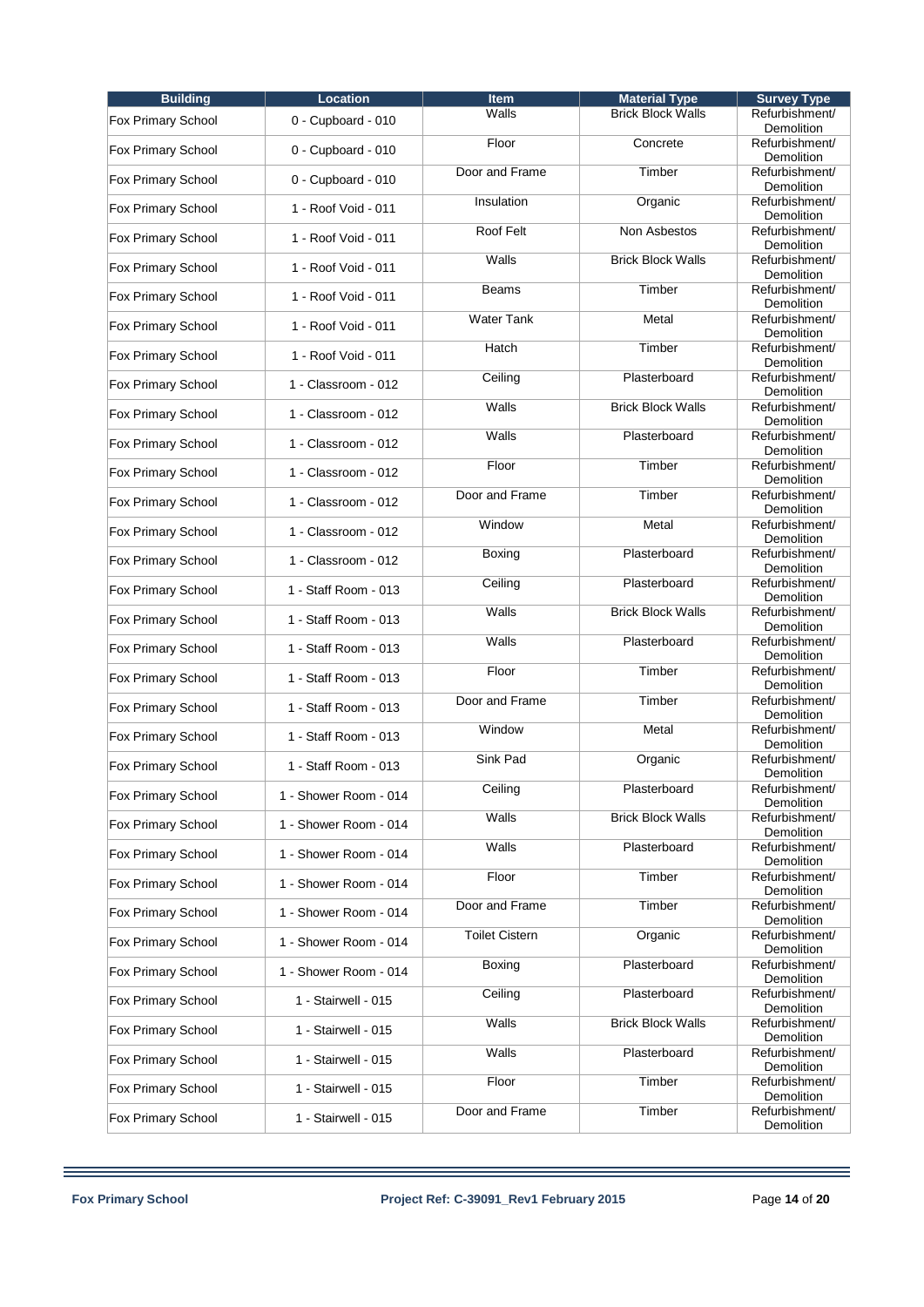| <b>Building</b>           | <b>Location</b>         | <b>Item</b>             | <b>Material Type</b>     | <b>Survey Type</b>                  |
|---------------------------|-------------------------|-------------------------|--------------------------|-------------------------------------|
| Fox Primary School        | 1 - Stairwell - 015     | Floor                   | Concrete                 | Refurbishment/<br><b>Demolition</b> |
| Fox Primary School        | 1 - Stairwell - 015     | Boxing                  | Plasterboard             | Refurbishment/<br>Demolition        |
| Fox Primary School        | 1 - Stairwell - 015     | Electrics               | Non Asbestos             | Refurbishment/<br><b>Demolition</b> |
| Fox Primary School        | 99 - External - 501     | Window                  | Organic                  | Refurbishment/<br>Demolition        |
| Fox Primary School        | 99 - Toilet Block - 502 | Roof Felt               | Organic                  | Refurbishment/<br>Demolition        |
| Fox Primary School        | 99 - Toilet Block - 502 | Window                  | Metal                    | Refurbishment/<br>Demolition        |
| Fox Primary School        | 99 - Toilet Block - 502 | Walls                   | <b>Brick Block Walls</b> | Refurbishment/<br>Demolition        |
| <b>Fox Primary School</b> | 99 - Toilet Block - 502 | Rain Water Goods        | Non Asbestos             | Refurbishment/<br>Demolition        |
| Fox Primary School        | 99 - Toilet Block - 502 | Skylight                | Metal                    | Refurbishment/<br>Demolition        |
| Fox Primary School        | 99 - Office - 503       | <b>Roof Tiles</b>       | Organic                  | Refurbishment/<br>Demolition        |
| Fox Primary School        | 99 - Office - 503       | Walls                   | <b>Brick Block Walls</b> | Refurbishment/<br>Demolition        |
| Fox Primary School        | 99 - Office - 503       | <b>Rain Water Goods</b> | Non Asbestos             | Refurbishment/<br>Demolition        |
| Fox Primary School        | 99 - Office - 503       | <b>Soffits</b>          | Timber                   | Refurbishment/<br>Demolition        |
| Fox Primary School        | 99 - Office - 503       | Door and Frame          | Metal                    | Refurbishment/<br>Demolition        |
| Fox Primary School        | 99 - Office - 503       | Window                  | Metal                    | Refurbishment/<br>Demolition        |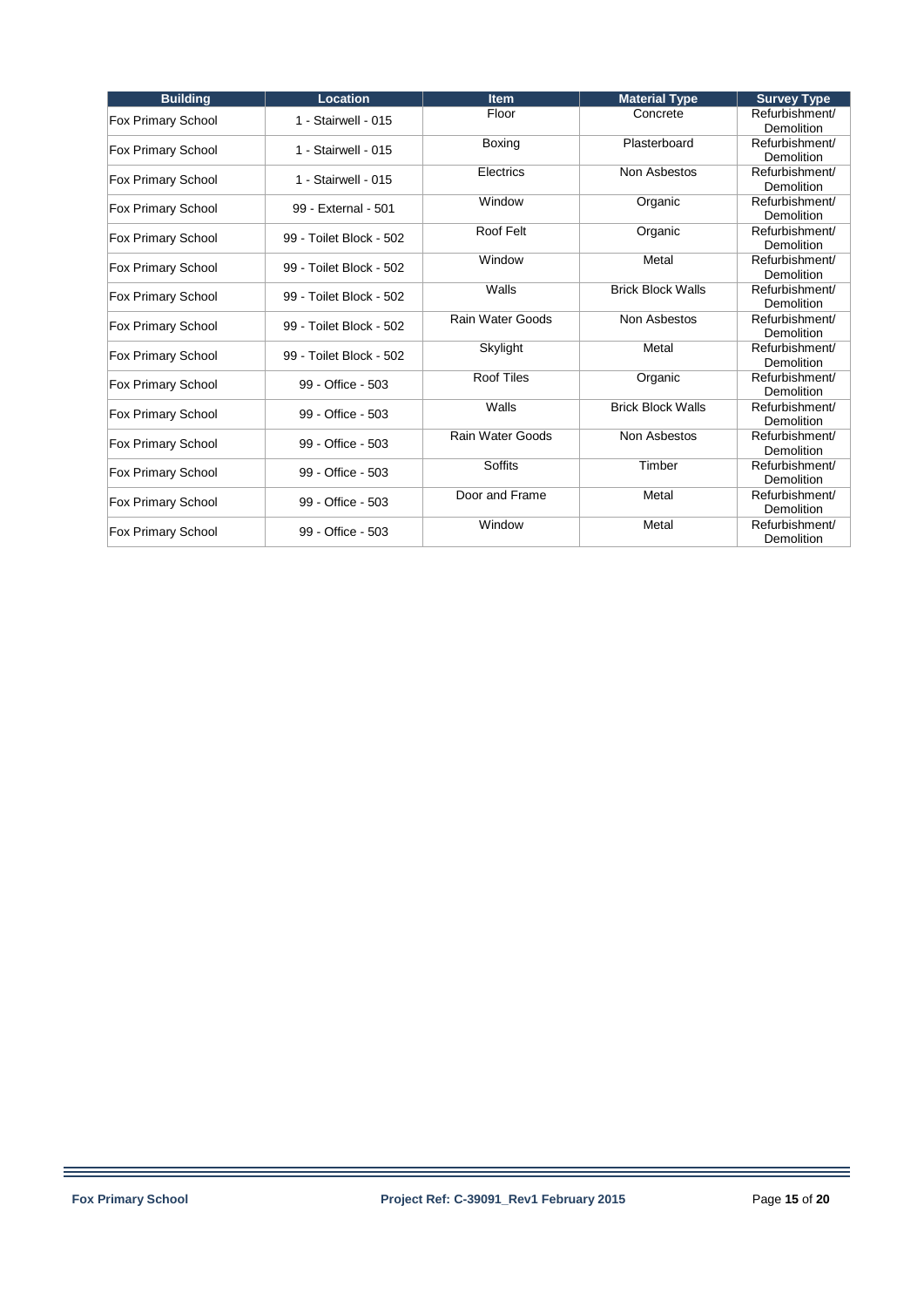### **7.0 CONCLUSIONS AND ACTIONS**

The enclosed report has been produced to allow the Duty Holder meet their specific instruction and generally as part of the Duty to Manage Asbestos (Regulation 4 Control of Asbestos 2012).

In accordance with the Health and Safety Executive Guidance HSG 264 Asbestos: The Survey Guide. The Client/Duty Holder should carry out the following to check the accuracy of the report:

The Client/Duty Holder should check the accuracy of this Survey Report to ensure that it meets the Client's requirements. Where ACMs have been identified, please refer to the Executive Summary and Asbestos Register. The spatial arrangement of sampling locations and occurrence of ACMs identified is depicted on the Site Plan enclosed.

Where ACMs have been identified/presumed remedial actions have been provided based upon the material assessment. Please refer to the Executive Summary. ACMs with a material assessment score of 10 or more should be regarded as high risk with a significant potential to release fibres, if disturbed. Material scores between 7 and 9 are regarded as medium risk and between 5 and 6 as low risk. Scores of 4 or less are very low risk. Non-asbestos materials are not scored. The material assessment score represents the initial assessment of the priority and control action. Remedial actions guidance based on the material score have been provided in the Executive Summary. The Client/Duty Holder should be aware of the possibility of the presence of ACMs to those areas not accessible at the time of the Survey (please refer to Executive Summary) on Outside the Scope of this Survey. The Client/Duty Holder is advised that this Survey is not the end point in managing asbestos. The Client/Duty Holder is advised that in order to comply with Regulation 3 of the "Management of Health & Safety at Work Regulations (as amended) 1999" and Regulation 6 of the "Control of Asbestos 2012" retained ACMs should be supported by a suitable and sufficient Risk Assessment. The Client/Duty Holder is advised:

- The ACMs identified should be brought to the attention of anyone likely to disturb them;
- Do not use this report exclusively in any Measurement of ACM's or Abatement Work;
- Any access/disturbance into all areas outside the scope of the Survey Report is precluded by an inspection and testing of any suspect materials.

The Client/Duty Holder should now prepare an Asbestos Register/Property Action Plan (PAP) to encompass all elements of asbestos compliance.

OHS have prepared the following Asbestos Knowledge Chain to provide transparency of the process of achieving and maintaining compliance:



OHS would be pleased to assist in all the above and ongoing compliance.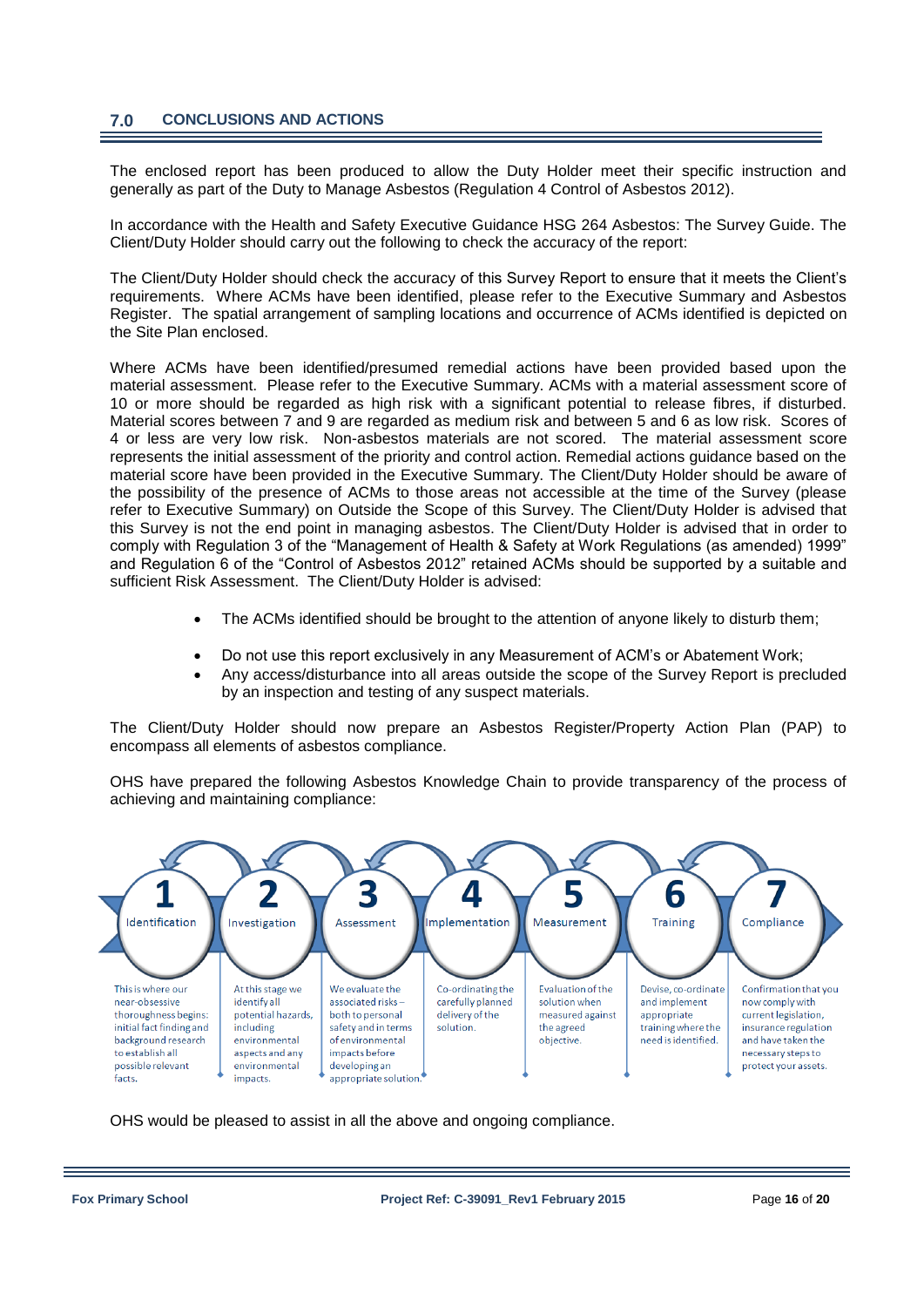| <b>Project Number:</b> | C-39091                                                                                 |                             | Sampled by:<br>(note 2) |                      | <b>Robert Parry</b>     |                                               |                                  |
|------------------------|-----------------------------------------------------------------------------------------|-----------------------------|-------------------------|----------------------|-------------------------|-----------------------------------------------|----------------------------------|
| <b>Client:</b>         | Fox Primary School<br>The Town Hall<br><b>Hornton Street</b><br>London<br><b>W8 7NX</b> |                             | Site:                   |                      | London<br><b>W8 7PP</b> | <b>Fox Primary School</b><br>Kensington Place |                                  |
| <b>Sample No</b>       | <b>Product Type</b><br>(Note 3)                                                         | <b>Analysis</b><br>(Note 1) | <b>Analysed By</b>      | <b>Analysed Date</b> |                         | <b>Checked By</b>                             | <b>Checked By</b><br><b>Date</b> |

| <b>Uallipic ITU</b> | (Note 3) | (Note 1)   | Allaryouu Dy | <b>Allaryouu Dalu</b> | <b>Officency</b> Dy | <b>Date</b> |
|---------------------|----------|------------|--------------|-----------------------|---------------------|-------------|
| 001                 | Organic  | <b>NAD</b> | Diane Wardle | 23/02/2015            |                     |             |
| 002                 | Organic  | <b>NAD</b> | Diane Wardle | 23/02/2015            |                     |             |
| 003                 | Organic  | <b>NAD</b> | Diane Wardle | 23/02/2015            |                     |             |
| 004                 | Organic  | <b>NAD</b> | Diane Wardle | 23/02/2015            |                     |             |
| 005                 | Organic  | <b>NAD</b> | Diane Wardle | 23/02/2015            |                     |             |
| 006                 | Organic  | <b>NAD</b> | Diane Wardle | 23/02/2015            |                     |             |
| 007                 | Organic  | <b>NAD</b> | Diane Wardle | 23/02/2015            |                     |             |
| 008                 | Organic  | <b>NAD</b> | Diane Wardle | 23/02/2015            |                     |             |
| 009                 | Organic  | <b>NAD</b> | Diane Wardle | 23/02/2015            |                     |             |
| 010                 | Organic  | <b>NAD</b> | Diane Wardle | 23/02/2015            |                     |             |
| 011                 | Organic  | <b>NAD</b> | Diane Wardle | 23/02/2015            |                     |             |
| 012                 | Organic  | <b>NAD</b> | Diane Wardle | 23/02/2015            |                     |             |
| 013                 | Organic  | <b>NAD</b> | Diane Wardle | 23/02/2015            |                     |             |
| 014                 | Organic  | <b>NAD</b> | Diane Wardle | 23/02/2015            |                     |             |

| Analysed By Signature:   DIANE WARDLE |  |
|---------------------------------------|--|
| <b>Checked By Signature:</b>          |  |



| 0513   |                                                                                                                                                                                                                                                                    |
|--------|--------------------------------------------------------------------------------------------------------------------------------------------------------------------------------------------------------------------------------------------------------------------|
| Note 1 | OHS Ltd are accredited by United Kingdom Accreditation Services (UKAS) for sampling and identification of asbestos by<br>documented in-house methods in accordance with HSG248:February 2005 using polarised light optical microscopy with<br>dispersion staining. |
| Note 2 | Where the sample was not taken by OHS Ltd the result is based upon information supplied by the client delivering the<br>samples. In this instance OHS Ltd only quarantees the accuracy of the sample analysis.                                                     |
| Note 3 | Opinions and interpretations expressed herein, such as the type of sample are outside the scope of UKAS accreditation.                                                                                                                                             |
|        | OHS Ltd, First Floor, Kidd House, Whitehall Road, Leeds, LS12 1AP                                                                                                                                                                                                  |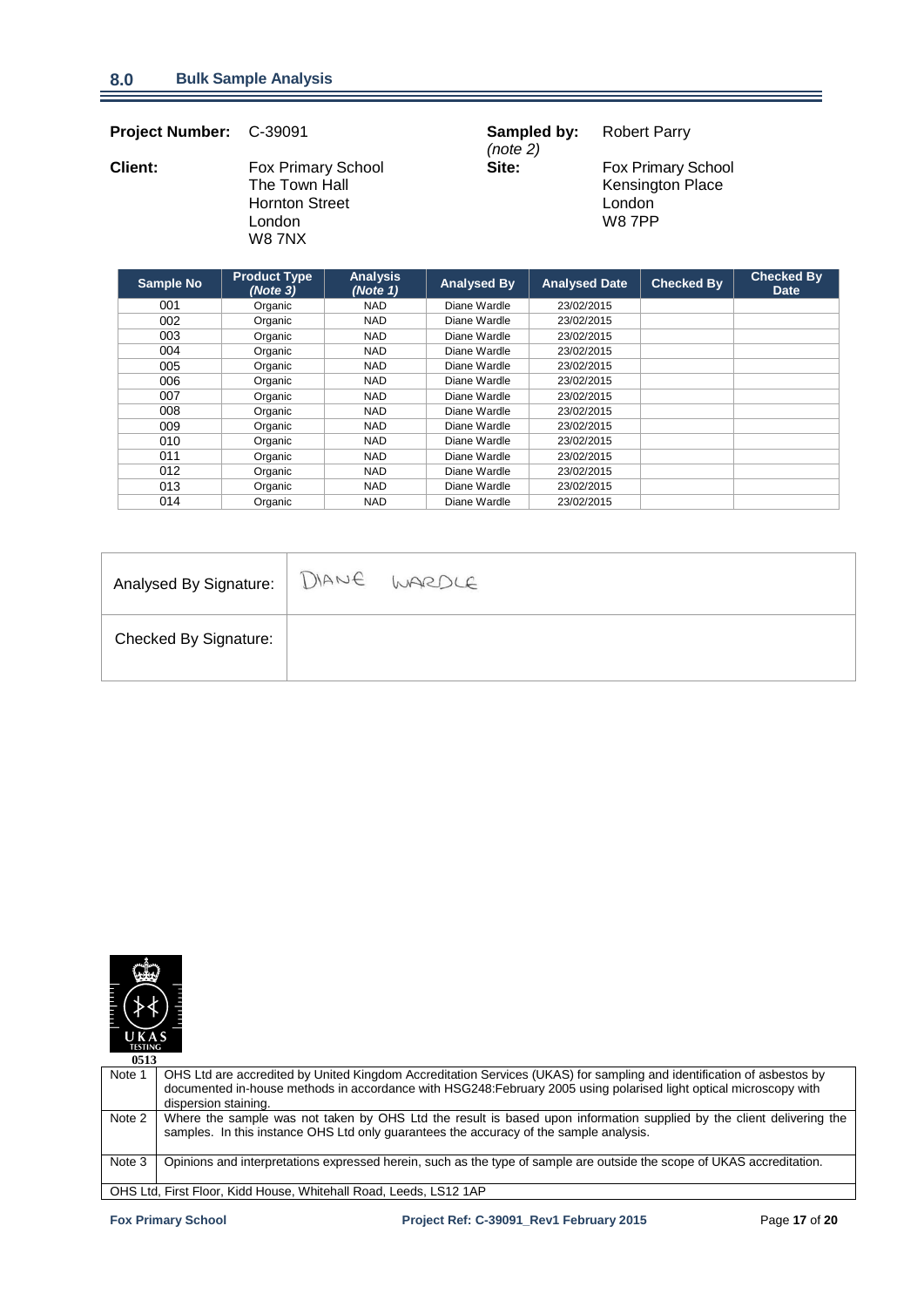# **9.0 – Site Plan**

÷,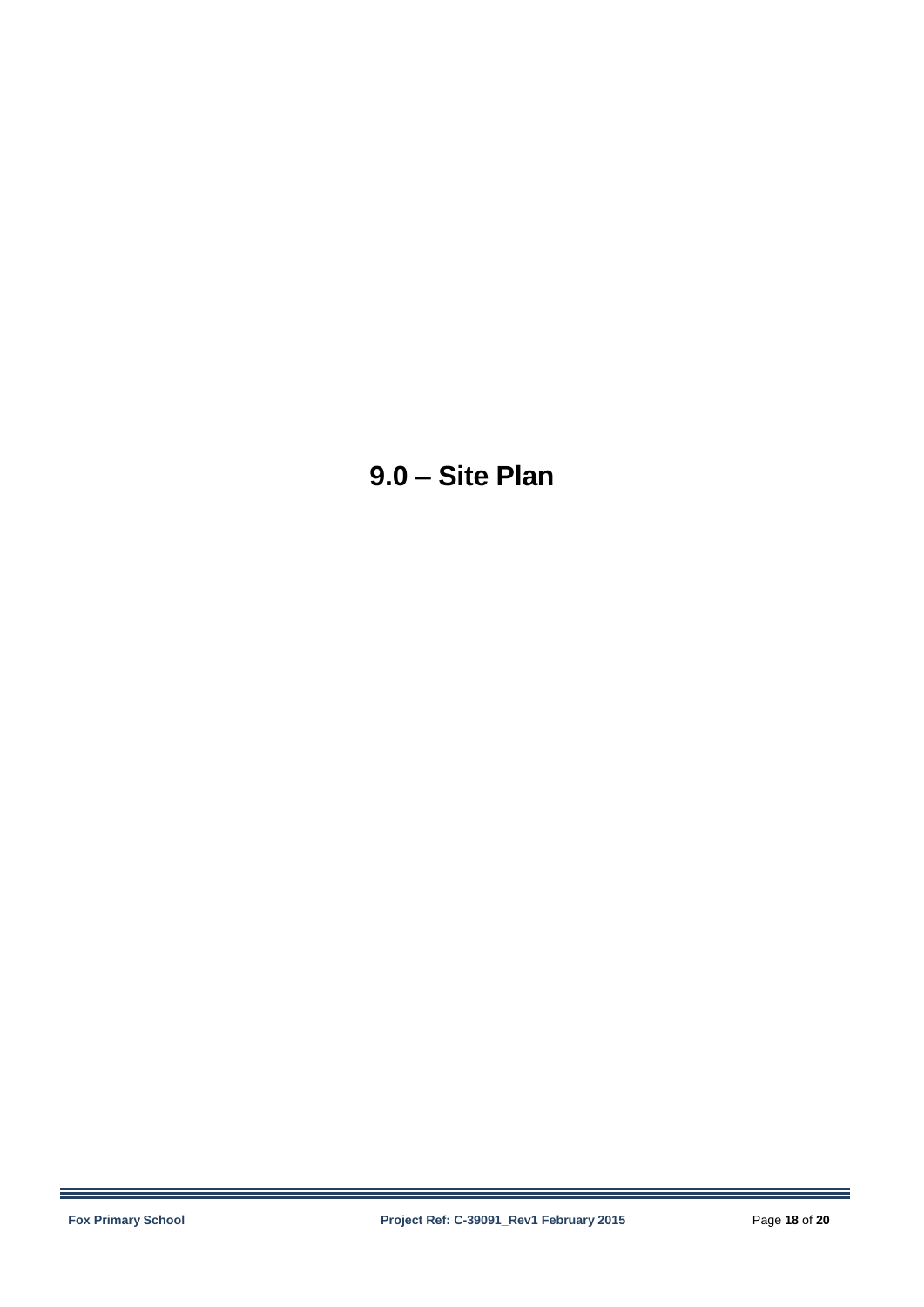